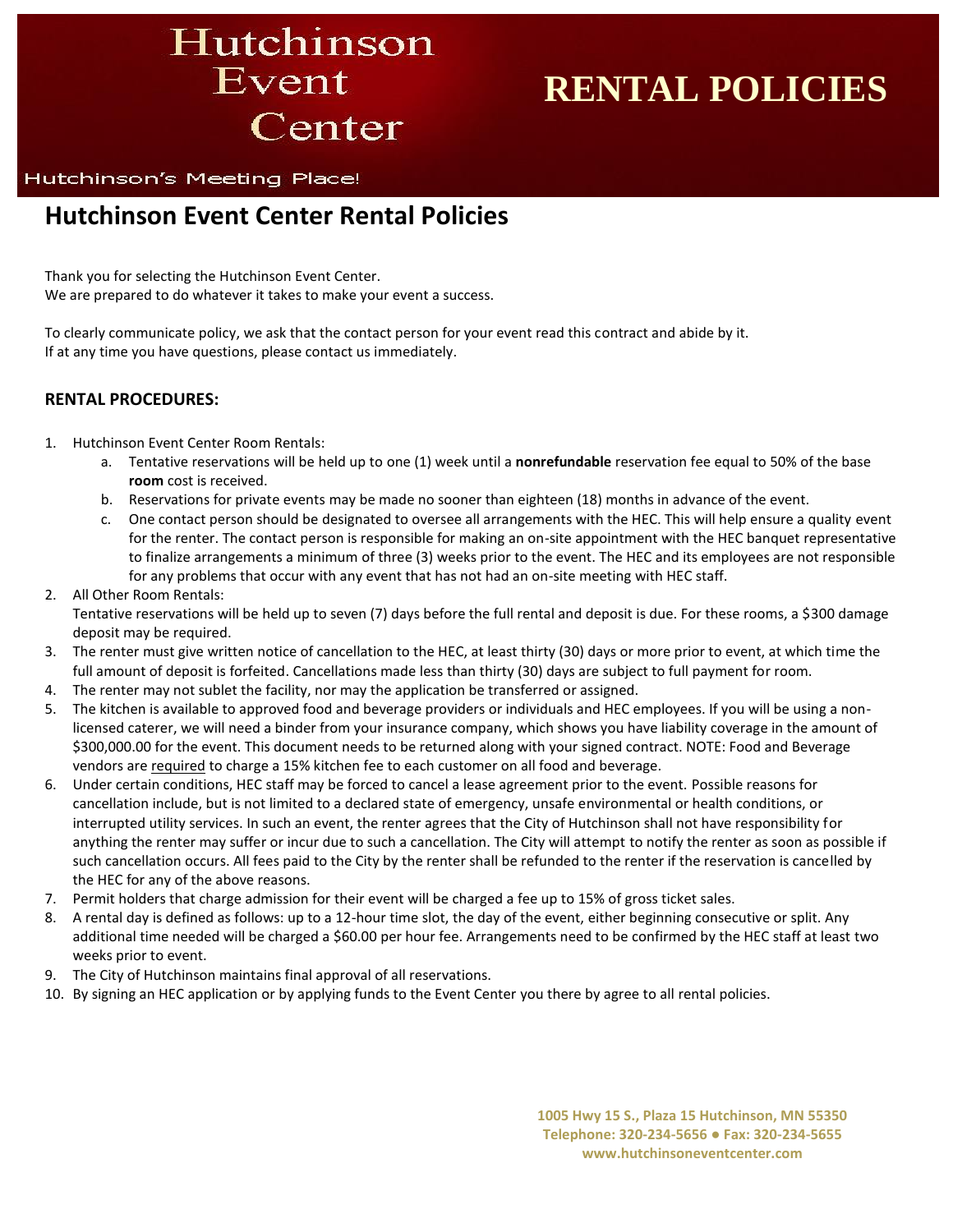#### **SET-UP/DECORATIONS:**

- 1. Rental fees include setting up tables, chairs, dance floor, staging, and bars by staff the day of the event.
- 2. Affixing anything to the walls, floor or ceilings or in public areas is not permitted unless prior approval is received from HEC staff. Candles used for decoration must be battery operated. No flames allowed.
- 3. All decorations must be removed from the HEC or put in trash bags following the event.
- 4. The HEC banquet representatives will coordinate decorating hours at least three (3) weeks prior to the event. Any deliveries should be made during the decorating hours unless other arrangements have been made.

#### **LIABILITY/INSURANCE:**

- 1. The renter assumes full responsibility for its group's conduct and for any loss, breakage, or damage to the rooms, equipment or other HEC property. The renter agrees to pay the City for any physical damage to the HEC or its contents during the Event. The renter also agrees to replace or pay the cost of replacement for any missing items.
- 2. The City, in its discretion, may require the renter to obtain liability insurance for any use of the HEC. If liability insurance is required, the following requirements apply:
	- \$1,500,000 minimum
	- Insurance shall cover liability for injury, death and property damage, including coverage for alcohol related claims.
	- The insurance policy must be issued by an insurance company licensed to do business in Minnesota acceptable to the City.
	- The City must be named as an "Additional Insured" on the policy
	- At least seven (7) days prior to the Event, the renter must provide to the City a certificate of insurance showing the required coverage.
- 3. The City of Hutchinson is not liable for any loss, damage, injury, or illness by the users of the facilities in the HEC. Neither Hutchinson nor its employees can be held responsible for any items that are left at the facility by the renter or contracted service provider. The renter using the facilities, equipment, and other items owned by the City further assumes all liability for any personal injuries, including death, caused by participants at the scheduled event.

#### **Indemnification:**

The renter shall defend, indemnify and hold harmless the City and its officials, employees and agents from any liabilities, judgments, losses, costs or charges (including attorney's fees) incurred by the City or any of its officials, employees or agents as a result of any claim, demand, action or suit relating to any bodily injury (including death), loss or property damage caused by, arising out of, related to or associated with the use of the HEC by the renter or by the renter's guests or invitees, except to the extent caused by the sole negligence, gross negligence or willful misconduct of the City or its officers, employees or agents.

### **SECURITY/CONDUCT:**

- 1. Smoking is prohibited in all interior areas of the building.
- 2. The renter is required to contract with the Hutchinson Police Department for security when alcohol is served during the event. The HEC staff will arrange this service. For events with alcohol, you must have at least one (1) officer on duty from the time the bar opens until it closes at the end of the event. If the event has more than 250 people, you may be required to have a second officer for at least the final four (4) hours of the event. The fee for police on duty is \$58 per hour for each officer (special holiday fees may be applied.) Minimum officer shift is four (4) hours. Example: If you have 300 guests and have an open bar for social hour from 6pm-7pm, then close the bar and have dinner from 7pm-8pm and reopen the bar from 8pm-Midnight, you would be required to have (1) officer from 6pm-12am and a second officer from 8pm-12am. The renter is otherwise required to supervise conduct of their group. Police are not required for a champagne toast.
- 3. Persons attending events must confine themselves to the rooms and corridors assigned to their use. No alcoholic beverages will be allowed outside the room where served, unless prior authorization has been granted.
- 4. Final service of alcoholic beverages (last call) shall be thirty (30) minutes before consumption must cease. Consumption of alcoholic beverages must cease at the conclusion of the event or at 12:00 am, whichever occurs first.
- 5. Under no circumstances will the renter or anyone in their party be allowed to bring any beverages including liquor, beer and pop into the Hutchinson Event Center.
- 6. Sound levels for bands and audio equipment will be controlled and maintained at a level set by building management. All music will cease at midnight unless previously approved by HEC staff.
- 7. All persons attending any event shall vacate premises no later than one half hour after the conclusion of the event.
- 8. All persons attending any event on HEC property shall abide by the policies of the Hutchinson Event Center. At their discretion,